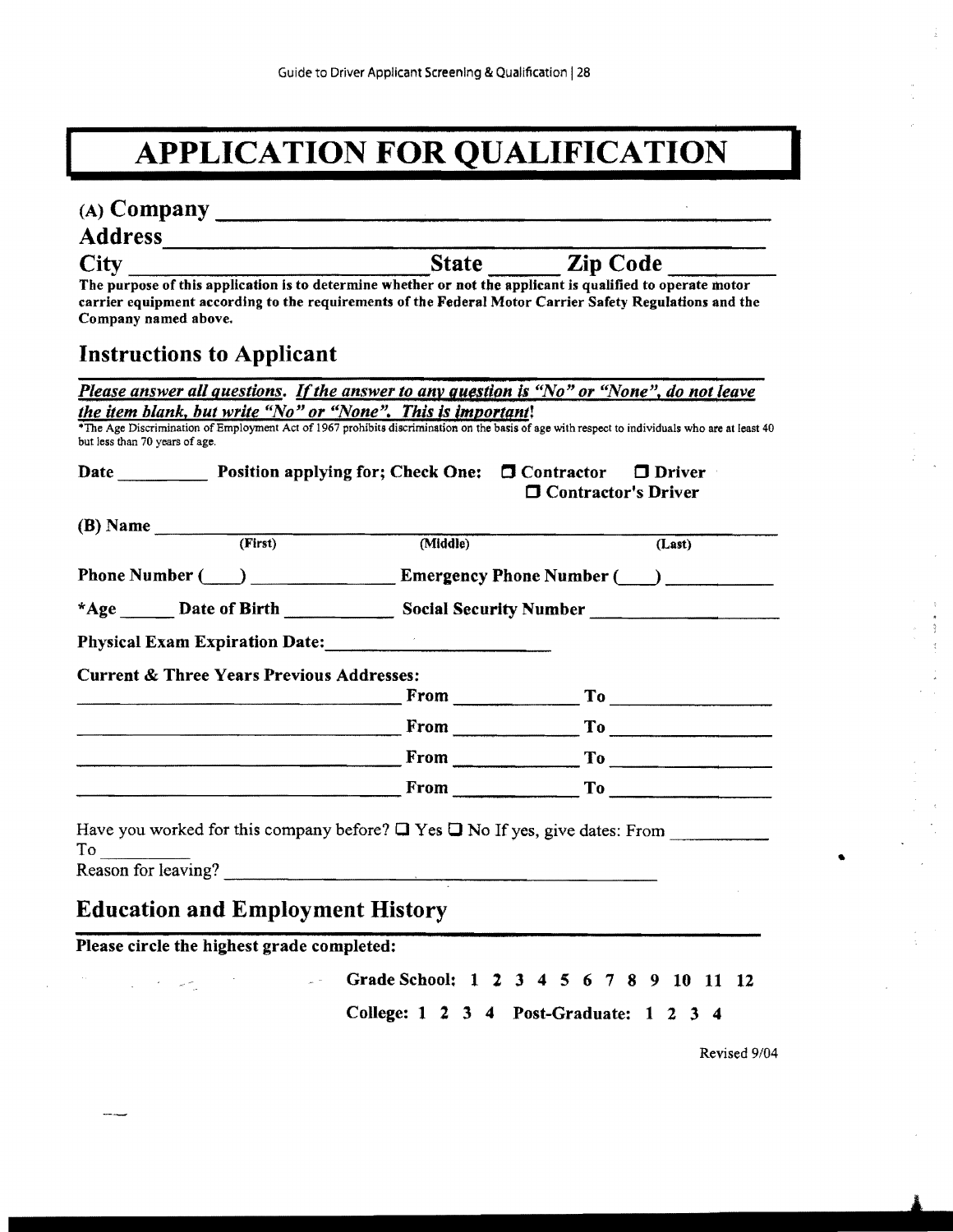(C) Give a Complete Record of all employment for the past three years, including any unemployment or self employment, and all commercial driving experience for the past ten years.

|             | Mo/Yr                                                                                                                                                               | Mo/Yr            |  | <b>Present or Last Employer:</b>                                                                                                                                                                                     |                                                                                                                      |
|-------------|---------------------------------------------------------------------------------------------------------------------------------------------------------------------|------------------|--|----------------------------------------------------------------------------------------------------------------------------------------------------------------------------------------------------------------------|----------------------------------------------------------------------------------------------------------------------|
|             |                                                                                                                                                                     |                  |  | $From \_\_\_\_\_TO \_\_\_To \_\_\_\_Name$                                                                                                                                                                            |                                                                                                                      |
|             |                                                                                                                                                                     |                  |  |                                                                                                                                                                                                                      |                                                                                                                      |
| Page 1 of 4 | Were you subject to the FMCSRs* while employed here? Q Yes Q No<br>drug and alcohol testing requirements of 49 CFR Part 40? $\Box$ Yes $\Box$ No                    |                  |  | Position Held<br>Reason For Leaving<br>Reason For Leaving<br>$\frac{Ph \cdot F(x)}{P(x)}$<br>Phone $\#(\bigcirc)$<br>Was your job designated as a safety-sensitive function in any DOT-Regulated mode subject to the |                                                                                                                      |
|             |                                                                                                                                                                     |                  |  |                                                                                                                                                                                                                      |                                                                                                                      |
|             |                                                                                                                                                                     |                  |  |                                                                                                                                                                                                                      |                                                                                                                      |
|             |                                                                                                                                                                     |                  |  |                                                                                                                                                                                                                      |                                                                                                                      |
|             |                                                                                                                                                                     |                  |  | Reason For Leaving Phone # (CO)                                                                                                                                                                                      |                                                                                                                      |
|             | drug and alcohol testing requirements of 49 CFR Part 40? $\Box$ Yes $\Box$ No<br>Mo/Yr                                                                              | $\textbf{Mo/Yr}$ |  | Was your job designated as a safety-sensitive function in any DOT-Regulated mode subject to the<br><b>Present or Last Employer:</b>                                                                                  |                                                                                                                      |
|             |                                                                                                                                                                     |                  |  |                                                                                                                                                                                                                      |                                                                                                                      |
|             |                                                                                                                                                                     |                  |  |                                                                                                                                                                                                                      |                                                                                                                      |
|             | Were you subject to the FMCSRs* while employed here? $\Box$ Yes $\Box$ No<br>drug and alcohol testing requirements of 49 CFR Part 40? $\Box$ Yes $\Box$ No<br>Mo/Yr | Mo/Yr            |  | Was your job designated as a safety-sensitive function in any DOT-Regulated mode subject to the<br><b>Present or Last Employer:</b>                                                                                  | <u> Andreas Andreas Andreas Andreas Andreas Andreas Andreas Andreas Andreas Andreas Andreas Andreas Andreas Andr</u> |
|             |                                                                                                                                                                     |                  |  |                                                                                                                                                                                                                      |                                                                                                                      |
|             |                                                                                                                                                                     |                  |  |                                                                                                                                                                                                                      |                                                                                                                      |
|             |                                                                                                                                                                     |                  |  |                                                                                                                                                                                                                      | (State/Zip)                                                                                                          |
|             | Were you subject to the FMCSRs* while employed here? $\Box$ Yes $\Box$ No<br>drug and alcohol testing requirements of 49 CFR Part 40? $\Box$ Yes $\Box$ No          |                  |  | Was your job designated as a safety-sensitive function in any DOT-Regulated mode subject to the                                                                                                                      |                                                                                                                      |
|             | Mo/Yr                                                                                                                                                               | Mo/Yr            |  | <b>Present or Last Employer:</b>                                                                                                                                                                                     |                                                                                                                      |
|             |                                                                                                                                                                     |                  |  | From $\qquad \qquad \text{To}$ Name                                                                                                                                                                                  |                                                                                                                      |
|             |                                                                                                                                                                     |                  |  |                                                                                                                                                                                                                      |                                                                                                                      |
|             |                                                                                                                                                                     |                  |  |                                                                                                                                                                                                                      | $\overline{\phantom{0}}$<br>(State/Zip)                                                                              |
|             | Were you subject to the FMCSRs* while employed here? $\Box$ Yes $\Box$ No<br>drug and alcohol testing requirements of 49 CFR Part 40? $\Box$ Yes $\Box$ No          |                  |  | Was your job designated as a safety-sensitive function in any DOT-Regulated mode subject to the                                                                                                                      |                                                                                                                      |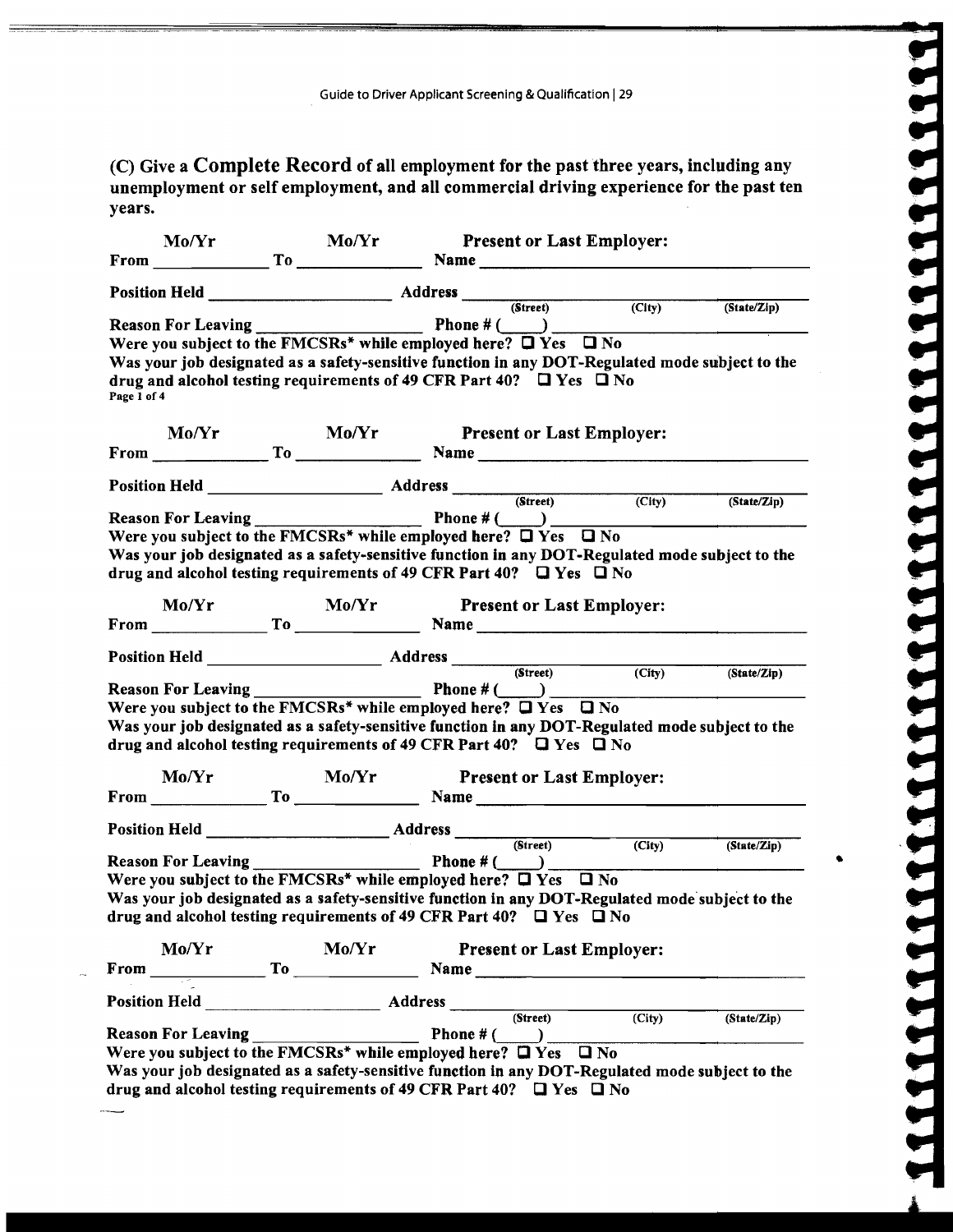| Mo/Yr                     | Mo/Yr | <b>Present or Last Employer:</b> |        |             |
|---------------------------|-------|----------------------------------|--------|-------------|
| From                      | To:   | Name                             |        |             |
| <b>Position Held</b>      |       | <b>Address</b>                   |        |             |
|                           |       | (Street)                         | (City) | (State/Zip) |
| <b>Reason For Leaving</b> |       | Phone # (                        |        |             |

Were you subject to the FMCSRs\* while employed here?  $\Box$  Yes  $\Box$  No Was your job designated as a safety-sensitive function in any DOT-Regulated mode subject to the drug and alcohol testing requirements of 49 CFR Part 40?  $\Box$  Yes  $\Box$  No

\*The Federal Motor Carrier Safety Regulations (FMCSRs) apply to anyone who operates a motor vehicle on a highway in interstate commerce to transport passengers or property when the vehicle: (1) has a GVWR or weighs 10,001 pounds or more, (2) is designed or used to transport nine or more passengers,  $or$  (3) is of any</u> size, used to transport hazardous materials in a quantity requiring placarding.

## (D) Driving Experience

| <b>Class of Equipment</b>        | <b>Dates</b> |    | <b>Approximate Number of</b> |  |
|----------------------------------|--------------|----|------------------------------|--|
|                                  | From         | To | <b>Miles</b><br>(Total)      |  |
| <b>Straight Truck</b>            |              |    |                              |  |
| <b>Tractor and Semi-trailer</b>  |              |    |                              |  |
| <b>Tractor-two trailers</b>      |              |    |                              |  |
| Tractor-three trailers (triples) |              |    |                              |  |
| Other                            |              |    |                              |  |

i

I

 $\vert$ 

I i

(E) List states operated in, for the last five years:

(F) List special courses/training competed (PTD/DDC, Haz Mat, etc.): \_\_\_\_\_\_\_\_\_\_\_\_

(G) List any Safe Driving Awards you hold and from whom: \_\_\_\_\_\_\_\_\_\_\_\_\_\_\_\_\_\_\_\_\_\_\_

{H) Accident Record for past three years *(attach sheet* if*more space is needed)* 

| Date of<br>Accident | $\mathbf{u}_i$ received the contraction of $\mathbf{u}_i$ and $\mathbf{u}_i$ and $\mathbf{u}_i$ and $\mathbf{u}_i$ and $\mathbf{u}_i$ and $\mathbf{u}_i$<br><b>Nature of Accidents</b><br>(Head on, rear end, upset, etc.) | <b>Location of Accident</b> | # of<br><b>Fatalities</b> | # of<br>People<br>Injured |
|---------------------|----------------------------------------------------------------------------------------------------------------------------------------------------------------------------------------------------------------------------|-----------------------------|---------------------------|---------------------------|
|                     |                                                                                                                                                                                                                            |                             |                           |                           |
|                     |                                                                                                                                                                                                                            |                             |                           |                           |
|                     |                                                                                                                                                                                                                            |                             |                           |                           |

(I) Traffic Convictions and Forfeitures for tbe last tbree years (other than parking violations)

| Date | Location | Charge | Penalty |
|------|----------|--------|---------|
|      |          |        |         |
|      |          |        |         |
|      |          |        |         |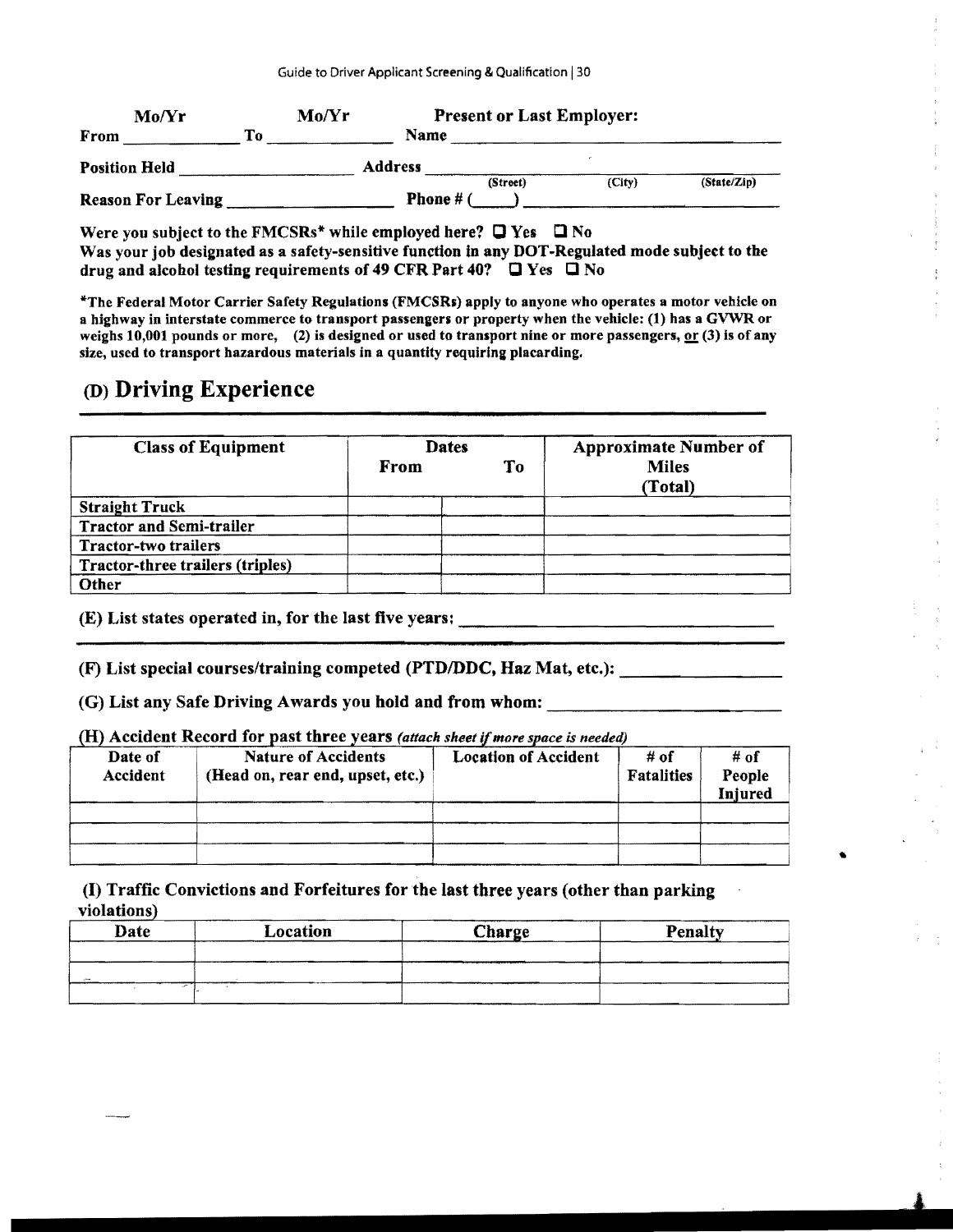| $(J)$ Driver's License (list each driver's license held in the past three years) |           |             |                     |                        |  |
|----------------------------------------------------------------------------------|-----------|-------------|---------------------|------------------------|--|
| <b>State</b>                                                                     | License # | <b>Type</b> | <b>Endorsements</b> | <b>Expiration Date</b> |  |
|                                                                                  |           |             |                     |                        |  |
|                                                                                  |           |             |                     |                        |  |
|                                                                                  |           |             |                     |                        |  |

(J) Driver's License *(list each driver's license held in the past three years)* 

- A. Have you ever been denied a license, permit or privilege to operate a motor vehicle?....... YES  $\Box$  NO  $\Box$
- B. Has any license, permit or privilege ever been suspended or revoked? ............................  $YES \Box NO \Box$
- C. Is there any reason you might be unable to perform the functions of the job for which you have applied <as described in the job description)? ................................ . ..  $YES \Box NO \Box$
- D. Have you ever been convicted of a felony? ........................................................... f" YES LJ NOLJ
- E.

(K) Ifthe answers to A, B, C or D is "YES", give details \_\_\_\_\_\_\_\_\_\_\_\_\_\_ ..

## (L) Personal References

List three persons for references, other than family members, who have knowledge of your safety habits.

| habits.     |                |              |  |
|-------------|----------------|--------------|--|
| Name        | <b>Address</b> | <b>Phone</b> |  |
| Name        | <b>Address</b> | <b>Phone</b> |  |
| <b>Name</b> | <b>Address</b> | Phone        |  |
|             |                |              |  |